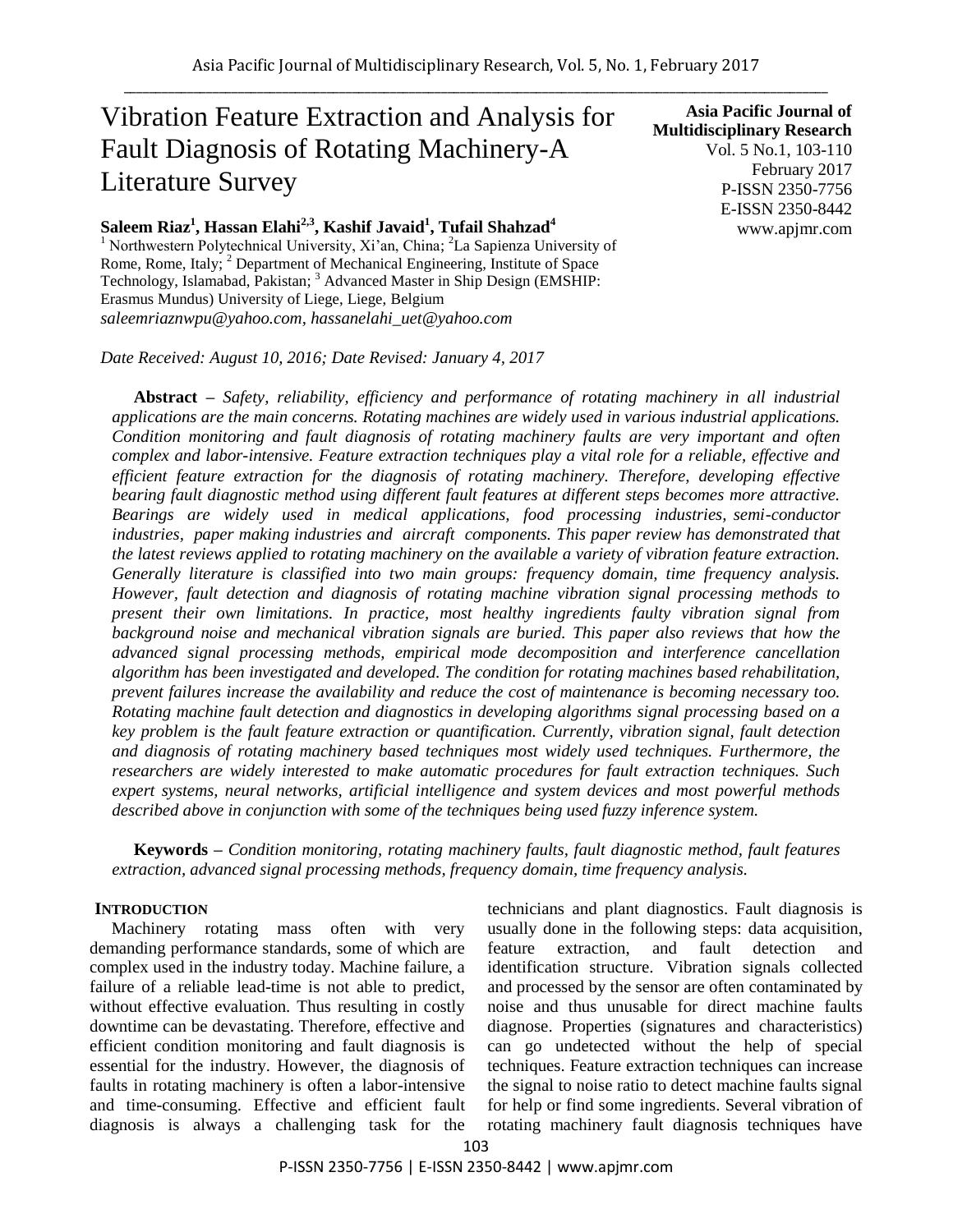been applied to. Usually vibration techniques based techniques to model data, and includes various signal processing algorithms measured vibration signal to extract useful diagnostic information. In the last twenty years, some research from different points of view, the company's technical review has been conducted in the1980, Matthew and Alfredson time and frequency of vibration monitoring techniques review for rolling element bearings domains [2]. McFadden, Smith [3] and low [4] classical nonparametric spectral analysis, principal component analysis, joint time-frequency analysis, discrete wavelet transform, and the generation of residual includes a change detection algorithm. Lebold and McClintic [5] gear when the vibration characteristics evaluation methods to extract the data reviewed [6]. To [7] provides a brief overview Tandon and Choudhury defects in rolling element bearings for detecting vibration and acoustic measurement techniques reviewed models based approach and signal processing approach to motor error. Each category structure, as shown in Figure 1.This paper, rotating machines for a variety of different vibration techniques in the detection and diagnosis presents an updated review and is divided into three types, methods of general principles, some of which contain a diverse range of techniques in the existing literature. Tips are also provided for future work that are presented in the form of a unified. The following figure 1 shows the step by step process.



#### **TIME DOMAIN**

The proximity of vibration signals, velocity represented as a series of digital values and acceleration are in time domain. This section reviews recent research on the vibration technique rotating machinery and techniques classified in the following groups for different types of domain (as shown in Figure 2).



## Figure 2: Vibration features extraction method in time domain

 Root Mean Square (RMS), Mean, Variance, Skewness, Kurtosis, and Crest Factor are the statistical parameters for feature extraction technique.

 The root mean square (RMS) value and crest factor methods have been applied in diagnosing bearings and gears fault [6]. The RMS of a vibration signal is a time analysis feature that measures the power content in the vibration signature. This feature is very effective when detecting an imbalance in rotating machinery. The most basic approach to measuring defects in the time domain is to use the root mean square approach which is often not sensitive enough to detecting incipient faults in particular. A move described as "crest factor", is to use RMS level, the ratio of the peak level of the input signal. Therefore, the series will result in signal peaks Statistical parameters filter based on probabilistic methods , advanced methods raw signal , average time synchronous Signal (TSA) based methods , Root Mean Square (RMS), Mean, variance and skewness.

 Kurtosis, and Crest Factor Time Synchronization Average (TSA) Signal, outstanding Signal (RES), and Difference signal (DIF) For demodulation, Prony model, and Adaptive Noise Cancel Chaos, blind deconvolution, thresholding and The Autoregressive Model based method Time Domain crest factor value. This feature is used to detect changes in the signal pattern due to impulsive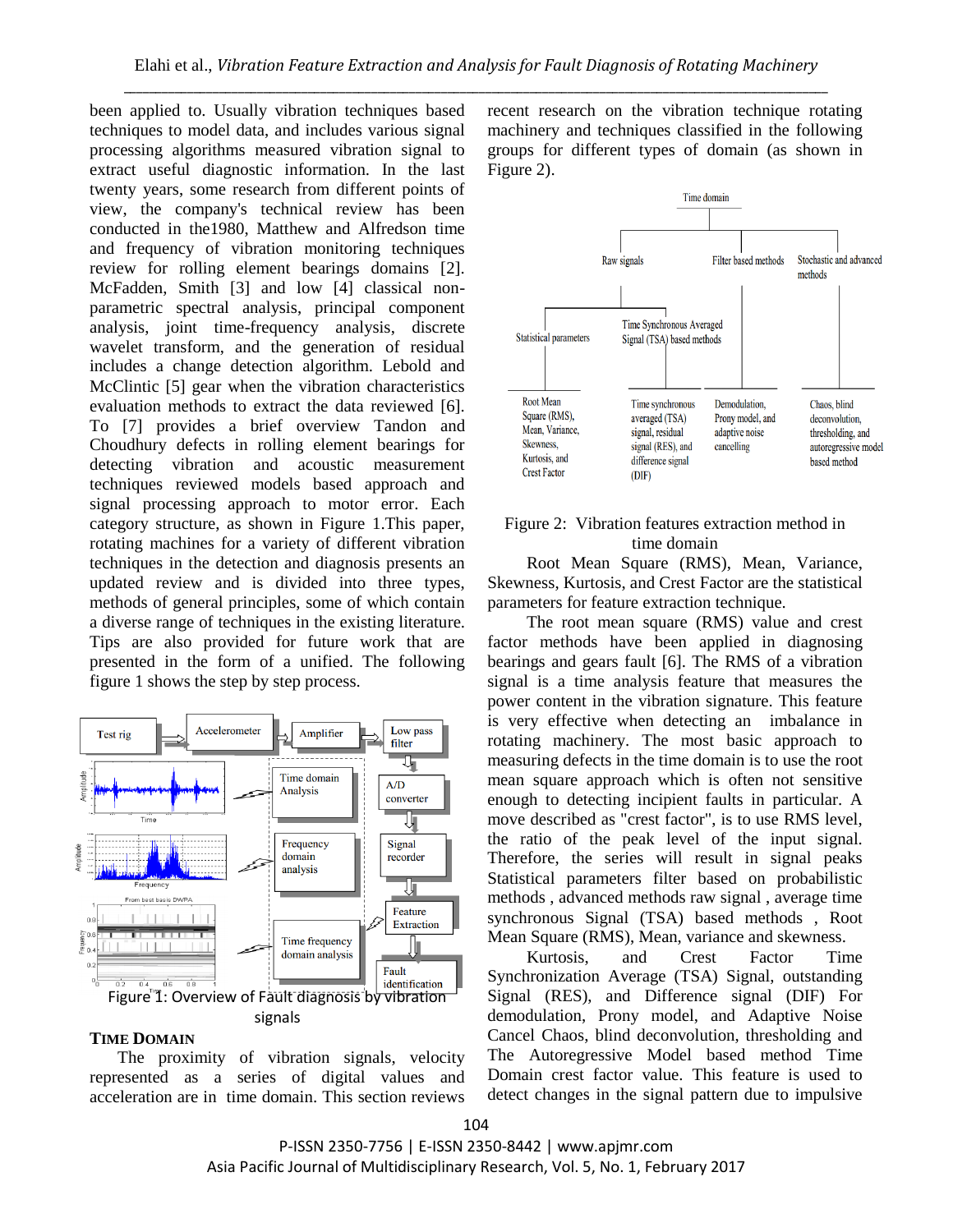vibration sources such as tooth breakage on a gear or a defect on the outer race of a bearing.

Statistical analysis of vibration signals has proved useful in the detection of machinery faults. According to Tandon [6] probability density is correlated with bearing defects. Prospects density in good condition, while the results of an impact quickly affect a Gaussian distribution, it cause the relative increase in the number of high-level dominant non-Gaussian distribution with tails acceleration. Matthew and a close Alfredson also damaged some of Gaussian distribution report bearings. Andrade [8] target distribution density function of the comparison (CDF) proposed a reference distribution CDF (cumulative density function) and the gear teeth are used for fatigue crack detection possibilities.

More moments of their distribution data simplify the analysis of the mean, variance, skewness and is the first moment, the moment, and the probability distribution respectively. The third bridge is the kurtosis distribution as the fourth minute and a distribution as relative measures peakedness or sadness compared to a normal distribution. Kurtosis provides a measure of the size of the tail of the distribution is used rotating Machinery fault presents itself as a set of data as an indicator of the peaks. Kurtosis should be bearing vibration diagnosis has been applied due to the increased level of kurtosis indicates an error, and the gearbox faults [9].

 Route mean square (RMS), peak, crest factor, kurtosis and detect high-frequency resonance techniques in conjunction with an adaptive line enhancer methods used to detect the localize damage in rolling bearings [10].

Time synchronous averaging based methods which include Time Synchronous Averaged (TSA) Signal, residual signal (RES), and difference signal (DIFS)

 TSA synchronous signal timing and redundant average initial data obtained by reducing the noise level. TSA after repeated signal which needs to be diagnosed faults, data showed. Comblet including FM0 and TSA [5] Such rolling bearings, gears, or shaft defect frequency as the frequency of the desired signal is repeatedly not need to know. Rolling bearings and gears synchronous signal success [11-13] were used for the diagnosis of faults in the average.

 RES time of synchronous faults where the gear was used to assess the residual signal (RES) drove their basic meshing with harmonics and signal average with shaft components [5]. RES system may depend. Regular time synchronous meshing components were calculated by taking the difference signal (DIF) signal averaging. Duff effectively the gearbox was used to diagnose faults [14].

Demodulation, Prony model, and adaptive noise cancelling (ANC) used for the Filtering method.

 Massive Noise filter to remove and isolate the signal feature extraction techniques used. Here we usually filter-based methods as their calling methods. Based modes of demodulation, prony model, and adaptive noise cancellation (ANC) filter added.

 Including demodulation of the phase and amplitude demodulation is an important signal processing technology. The turnover or the resonance demodulation are known as high-frequency resonance of amplitude demodulation, demodulation technique [15] to activate them, the low level of background noise, low-frequency signal separated gear easily detect faults in the application. To be measured, the amplitude demodulation focus on Fault-induced dominant gear around the high-order harmonic modulation sidebands meshing [16]. It is also the effect of fault [17]. The evaluation was applied on stage, the band called demodulation error induced effects [15] induced by the structural resonance associated with.

Usually demodulation method using conventional Infinite Impulse Response starts with (IIR) .In such a band or stopband BUTTERWORTH, Chebyshev, Bessel, and ellipse as filters. The model was Prony with a time domain impulse response IIR filter algorithm to search a model based Prony Method [18] evaluated the effect of fault was implemented. A modern developed filter, adaptive filter was embedded an adaptive noise cancellation (ANC) system and the fault [19] showed promise in evaluation. Asynchronous adaptive noise canceling technology, self-aligning roller bearing was employed to detect faults success [20].

 Stochastic methods (including chaos) and others (blind deconvolution, thresholding, and autoregressive model based method)

Stochastic parameters such as vibration analysis in advanced time domain methods have been used to. Chaos, and in particular the correlation dimension, encouraging several different sin was used to characterize rolling element bearing [21] in intensity. Correlation dimension can provide some inside information a basic dynamical system, and various crime rate can be used to intelligently [22]. Nirbito [23] by suggesting signals affect the possibilities to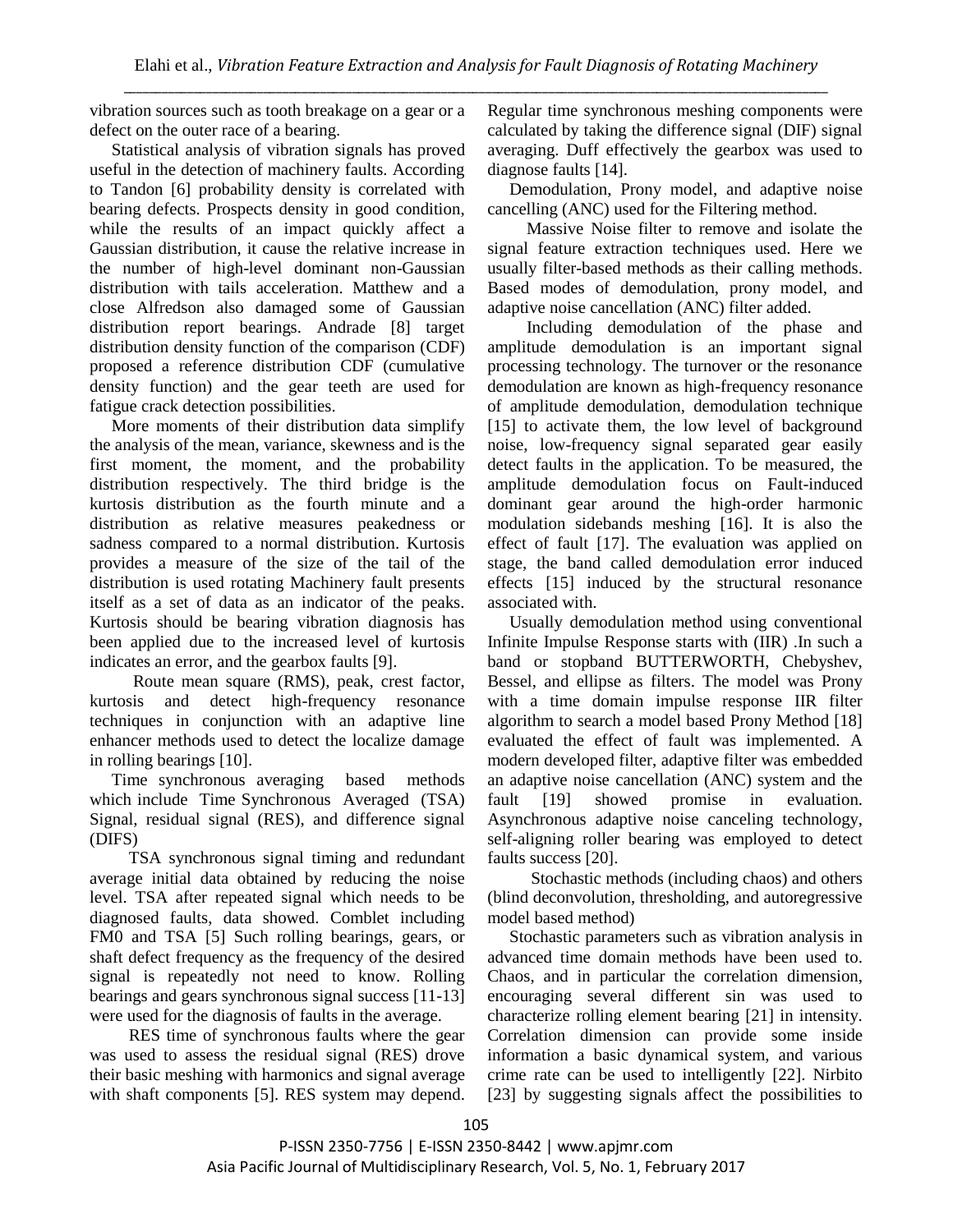improve the experience of blind deconvolution noise. Some pseudo-phase portrait rotating machinery faults [24] was sensitive to. Threshold denoising (Hard and soft limits, including limits) are often used for vibration analysis denoise. Limit when denoising methods usually diagnosed with a turnover or some other methods were combined with machinery faults. A soft thresholding method and hard thresholding method has been used in the evaluation machine fault [25]. Autoregressive model based on a method has been successfully applied in fault diagnosis [26].

## **VIBRATION FEATURE EXTRACTION TECHNIQUES IN BOTH TIME AND FREQUENCY DOMAIN**

Frequency and time frequency domain characteristics such as the characteristics of frequency information features Extensive currently being investigated. These features can usually identify better machinery faults compared to the time domain vibration characteristics such as resonance frequency characteristic frequency components defect components or frequency components relatively easily detected and can be dialed from fault.

 This new fast Fourier transform (FFT) starts arrival, emphasizes the different time frequency representation and time frequency analysis including scale. As shown in Table 1, the frequency and timefrequency analysis techniques effectively in order to increase the extraction coefficients are being researched change frequency or time frequency parameters. By calculation techniques were applied as a relationship or logarithmic value changes of parameters. For example, power spectrum both linear and logarithmic spectrum was used widely since the spectrum was implemented successfully.

Suitable vibration diagnostic techniques to get the most need to be selected according to the application performance. Frequency domain or spectral analysis are widely used in the bearing fault detection. FFT [27] most conventional diagnostic technology and has been widely used. Frequency characteristics of the signal to identify the raw signal or the signal can be processed signal. For example, to obtain a spectrum envelope signal a procedure was well established [28] which separated other machine elements by vibration generated by the vibration generated by a defective component.

 The amplitude spectrum is the square of the amplitude of the power spectrum. Spectrum is also called higher order bispectrum and motor bearings assessment [30] error can be applied [29] is an effective method for the diagnosis of machinery faults. Bicoherence used to measure the spectrum is a third-order spectrum due to non-linear wave coupling between the spectral components of stage lighting. Bicoherence the state [31] have been used for surveillance. Logarithm of the power spectrum of the power was applied to machinery fault diagnosis [6]. Frequency and time-frequency techniques to prepare an overview of the techniques is given in the table some detailed definitions and applications of these techniques is the process as follows.

| <b>First order</b>                                                            | <b>Second order</b>                                | <b>Third order</b> | <b>Fourth order</b> |
|-------------------------------------------------------------------------------|----------------------------------------------------|--------------------|---------------------|
| Spectrum (FFT)                                                                | Power spectrum                                     | <b>Bicoherence</b> |                     |
|                                                                               | Power cepstrum<br>(logarithm of<br>Power spectrum) | spectrum           |                     |
| Correlation of<br>spectrum, signal<br>averaging                               | Cyclostationarity                                  | bilinearity        |                     |
| Short time Fourier                                                            | Spectrogram                                        |                    |                     |
| transform (STFT)                                                              | Wigner                                             | Wigner bi          | Wigner tri          |
|                                                                               | distribution                                       | spectra            | spectra             |
| Continuous<br>wavelet<br>transform(CWT)<br>Discrete wavelet<br>transform(DWT) | Scalogram                                          |                    |                     |
| Discrete wavelet<br>packet analysis<br>(DWPA)                                 |                                                    |                    |                     |
| time-averaged<br>wavelet spectrum                                             |                                                    |                    |                     |
| (TAWS)                                                                        |                                                    |                    |                     |
| time-frequency-                                                               |                                                    |                    |                     |
| scale domain                                                                  |                                                    |                    |                     |
| (TFS)                                                                         |                                                    |                    |                     |

Table 1. Frequency and time frequency technique overview

Cyclostationarity synchronizing a frequency domain average method is second order. Cyclostationarity issued another order spectral correlation function parameter is effective for early diagnosis gear faults in the system. Early diagnosis of gear tooth spalling cyclostationarity application research and helicopter gearboxes early diagnosis [33 was a new parameter in the application [32]. Cyclostationarity and demonstrated the power of a comparison between bilinearity [33].

 In the past decade, time frequency analysis technique has been studied and applied to machinery fault diagnosis.This feature of time-frequency analysis techniques to the analysis of the vibration signal stationery needs. The time frequency analysis techniques to monitor the condition of machinery was applied [35], Fourier [34] windowed and short-time Fourier transform (STFT) change.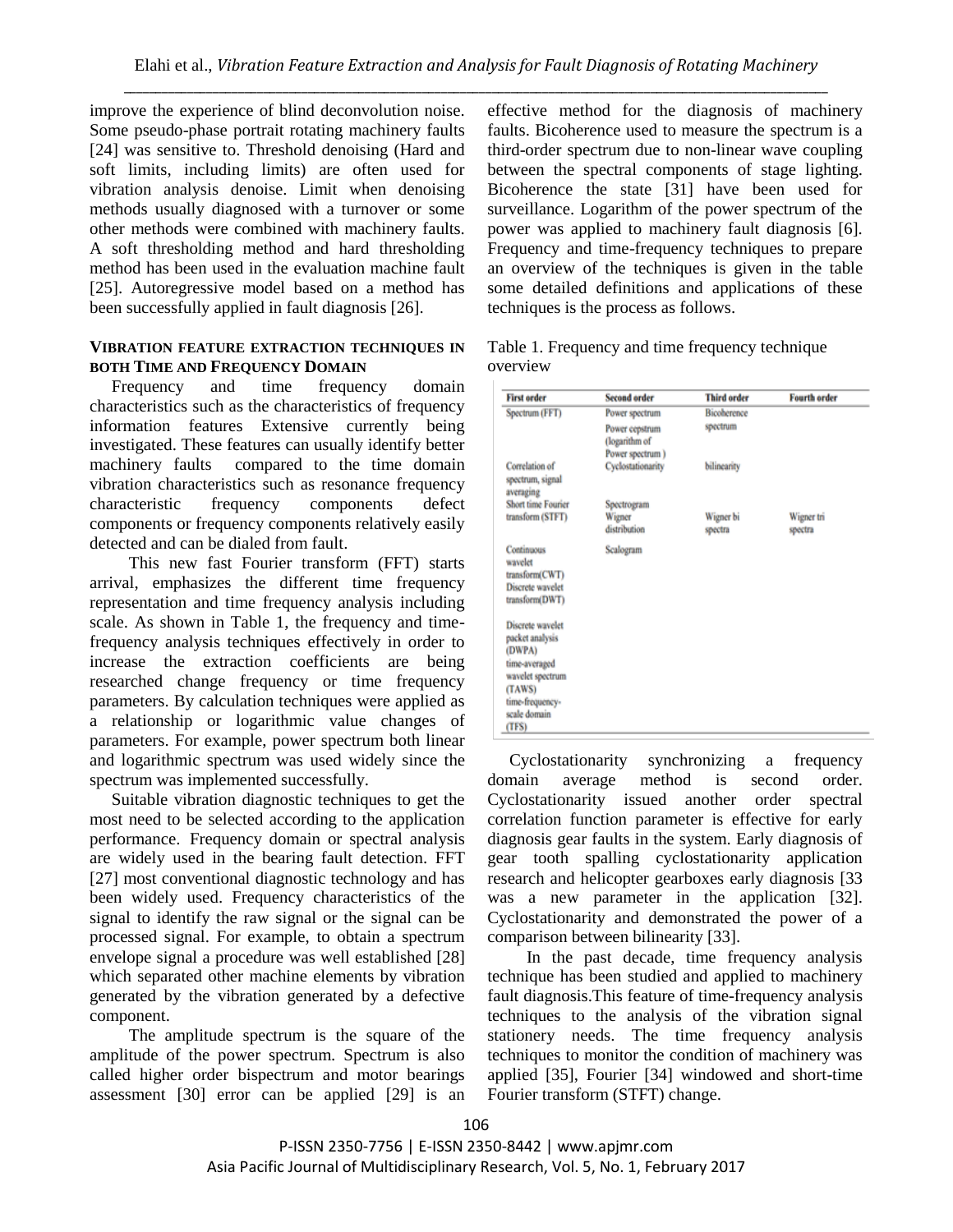Wigner distribution [36] and spectrogram [37] was applied to the diagnosis of gear faults belonging to the class of Cohen's most famous square, the frequency are represented. Cross the basic gestures such conditions, the main causes interference not allow a direct interpretation energy distribution. Choi Williams directional distribution (dCWD), the planar motion of a quickly rotating machinery, which represented various complex valued signals, was proposed to account for [38]. Directional Wigner distribution (DWDs) forward and backward to define analytic signal [39] grinding machines have been implemented in order to analyze. Third and fourthorder moment spectra using Wigner, respectively, was used to analyze the signal and the spectra called Wigner bi-Rotating Machinery [40].

The sliced Wigner fourth-order moment spectra for multiple signals had problems with its application which was due to the existence of non-oscillating cross-terms not smoothed by conventional methods. This technique have been applied to the diagnosis of engine valve system [41].

Improved continuous wavelet time frequency resolution is based on STFT and machinery fault diagnosis [12] scalogram has been applied to the rotating (CWT) change – square CWT [26] was applied in the evaluation of the modulus gears. Vibration signature of a rotorcraft planetary gear train system to diagnose and mean square algorithm wavelet map [42] The change was approved in a harmonic wavelet.

Discrete ball bearings spalling [43] was used for the evaluation of (DWT) wavelet transform. Discrete wavelet packet analysis (DWPA) [44], and discrete wavelet analysis (DWA) [45] was also used to diagnose the fault. Matching Pursuit [46] and the acquisition [47] adaptive frequency which was applied to the diagnosis of machinery faults approximation are two recent techniques. A time scale frequency domain (the TFs) techniques machinery fault [48-54] has been developed for the diagnosis.

## **CONCLUSION**

Vibration feature extraction techniques such data, signal processing, and advances in computing science as the subjects are getting better all the time. Domain techniques raw signal, filter the signal, and models based on probabilistic methods include time. Such means, as covariance data moments, and kurtosis rotating equipment to detect faults in a range can be calculated. Statistical parameters machinery faults

detection sensitivity for the fault of the research are to improve. Demodulation such as filter-based methods effectively separated from other unrelated signal "error" is used to vibrate the noise as such.

 Usually the time domain frequency domain characteristics parameters are more consistent than the loss detection. Frequency conversion techniques and parameters in order to increase the frequency techniques are being investigated by. Moreover, the frequency techniques such as inter-term issues are being investigated components between neighboring frequency bands. Moreover, the frequency techniques, for example, dyadic discrete wavelet transform. Specific programs need to be studied to analyze specific ingredient information is rather low frequency band is focused on high-frequency bands. Discrete wavelet packet analysis sets fault diagnosis for rotating machinery to make it powerful low-frequency and high-frequency coefficients of the packet.

 Researchers have worked on various projects to improve the detection and diagnosis of faults in time frequency domain [47].The chosen method results fine resolution and signal sparsity. By implementing this new method, the vibration frequency components can be clearly displayed on a map. This led to the relatively which is often include noise signals, the direct interpretation.

 Moreover, researchers using feature extraction techniques of evaluation are increasingly interested in automating procedures. Used in conjunction with some of the most powerful being, tools and such expert systems, neural networks, and fuzzy inference systems as well as techniques in artificial intelligent systems the technique described above.

The authors also automatic fault diagnosis of rotating machinery has started research. Time frequency analysis technology and is based on neural network techniques. The further results of this work will be reported in due course.

## **REFERENCES**

[1] XiaoLi Zhang, Wei Chen, BaoJian Wang, XueFeng Chen,

Intelligent fault diagnosis of rotating [machinery](http://www.sciencedirect.com/science/article/pii/S092523121500538X) usin [g support vector machine with ant colony algorithm](http://www.sciencedirect.com/science/article/pii/S092523121500538X)  [for synchronous feature selection and parameter](http://www.sciencedirect.com/science/article/pii/S092523121500538X)  [optimization.](http://www.sciencedirect.com/science/article/pii/S092523121500538X) Neurocomputing. Volume 167, Pages 260-279.

[2] Idriss El-Thalji, Erkki Jantunen , [\(A summary of](http://www.sciencedirect.com/science/article/pii/S0888327015000813)  fault modelling and predictive health [monitoring](http://www.sciencedirect.com/science/article/pii/S0888327015000813) of rolling element bearings. Review Article,Mechanical Systems and Signal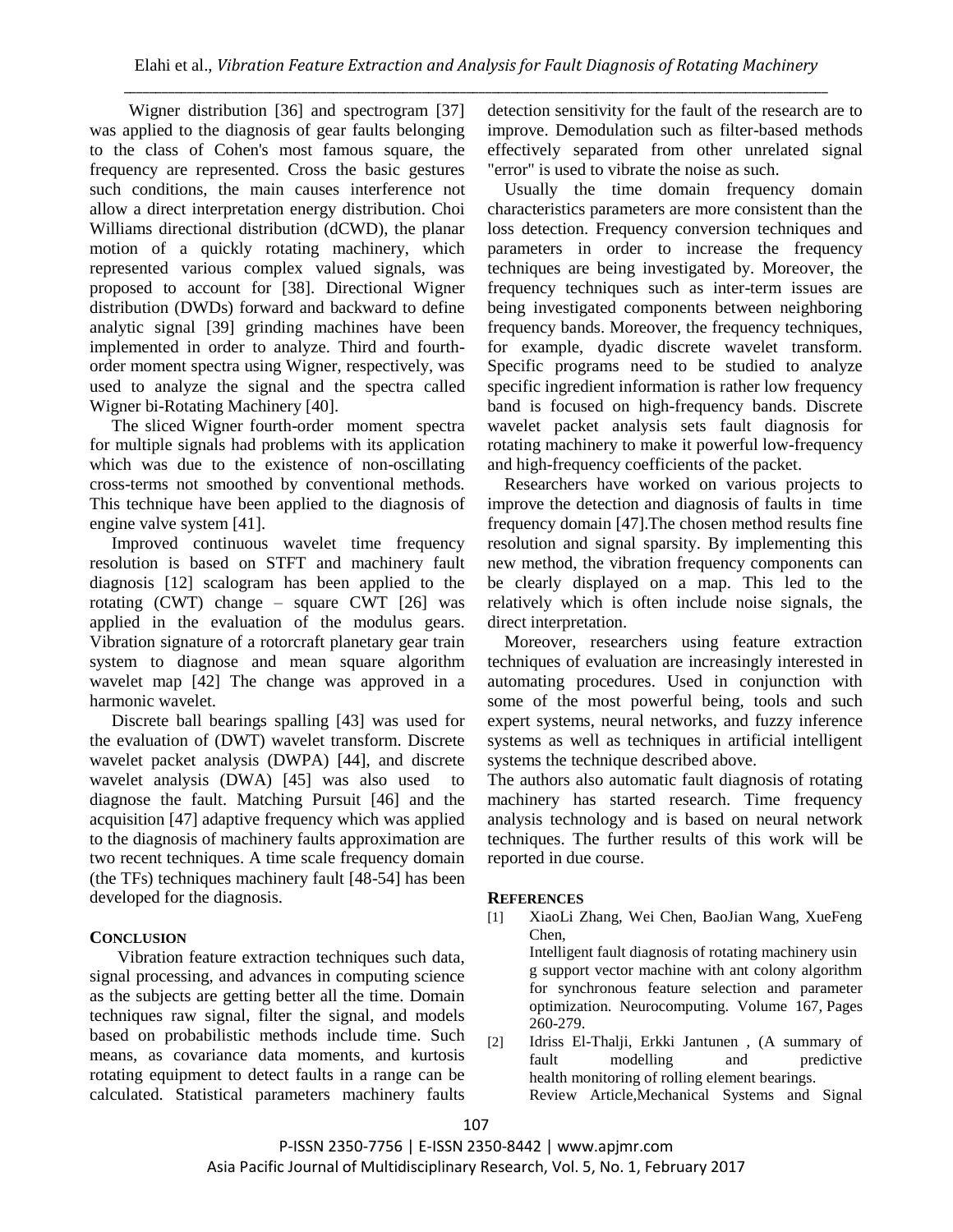Processing. Volumes 60–61. August 2015, Pages 252-272.

- [3] V.N. Patel, N. Tandon, R.K. Pandey, Vibrations [Generatedby](http://www.sciencedirect.com/science/article/pii/S2212017314000772) Rolling Element Bearings ha ving Multiple Local Defects [on Races.](http://www.sciencedirect.com/science/article/pii/S2212017314000772) Origional research article Procedia Technology, Volume 14, 2014, Pages 312 319
- [4] F. Al-Badour, M. Sunar, L. Cheded, Vibration analysis of rotating machinery [using time–](http://www.sciencedirect.com/science/article/pii/S0888327011000276) frequency analysis [and wavelet techniques.](http://www.sciencedirect.com/science/article/pii/S0888327011000276)  Mechanical Systems and Signal Processing. Volume 25, Issue 6, August 2011, Pages 2083-2101.
- [5] Yanxue Wang, Jiawei Xiang, Richard Markert, Ming Liang , [Spectral kurtosis for fault detection,](http://www.sciencedirect.com/science/article/pii/S0888327015002897)  diagnosis and prognostics [of rotating machines:](http://www.sciencedirect.com/science/article/pii/S0888327015002897)  A review [with applications.](http://www.sciencedirect.com/science/article/pii/S0888327015002897)Mechanical Systems and Signal Processing, Volumes 66–67, January 2016, Pages 679-698
- [6] Sarabjeet Singh, Carl Q. Howard, Colin H. Hansen, An extensive review of vibration modelling of rolling element bearings with localised and extended defects. [Journal of Sound and Vibration](http://www.sciencedirect.com/science/journal/0022460X)[,Volume 357,](http://www.sciencedirect.com/science/journal/0022460X/357/supp/C) 24 November 2015, Pages 300–330
- [7] D. Rémond, J. Antoni, R.B. Randall, [Editorial](http://www.sciencedirect.com/science/article/pii/S0888327013006031) for the special [issue on Instantaneous Angular Speed](http://www.sciencedirect.com/science/article/pii/S0888327013006031)  (IAS) processing [and angular applications.](http://www.sciencedirect.com/science/article/pii/S0888327013006031)  Mechanical Systems and Signal Processing, Volume 44, Issues 1–2, 20 February 2014, Pages 1-4
- [8] I. Antoniadou, G. Manson, W.J. Staszewski, T. Barszcz, K. Worden, A time–frequency analysis approach for condition [monitoring](http://www.sciencedirect.com/science/article/pii/S0888327015000990) of a wind [turbine ge arbox under varying load conditions.](http://www.sciencedirect.com/science/article/pii/S0888327015000990)  Mechanical Systems and Signal Processing, Volumes 64–65, December 2015, Pages 188-216
- [9] Akhand Rai, S.H. Upadhyay [,A review on signal](http://www.sciencedirect.com/science/article/pii/S0301679X15006052)  [processing techniques utilized in the fault diagnosis](http://www.sciencedirect.com/science/article/pii/S0301679X15006052)  of rolling element [bearings.](http://www.sciencedirect.com/science/article/pii/S0301679X15006052) Tribology International Volume 96, April 2016. Pages 289-306
- [10] Hongkun Li, Fujian Xu, Hongyi Liu, Xuefeng Zhang, [Incipient fault information determination](http://www.sciencedirect.com/science/article/pii/S0263224114006319)  for rolling [element](http://www.sciencedirect.com/science/article/pii/S0263224114006319) bearing based on [synchronous](http://www.sciencedirect.com/science/article/pii/S0263224114006319) averaging reassigned wavelet [scalogram,](http://www.sciencedirect.com/science/article/pii/S0263224114006319) Measurement, Volume 65, April 2015, Pages 1-10
- [11] Tuncay Karacay, Nizami Akturk, [Experimental](http://www.sciencedirect.com/science/article/pii/S0301679X08002429) diagnostics of ball bearings using [statistical and spectral methods.](http://www.sciencedirect.com/science/article/pii/S0301679X08002429) Tribology International, Volume 42, Issue 6, June 2009, Pages 836-843
- [12] Vibration [based condition](http://www.sciencedirect.com/science/article/pii/S0888327013003166) monitoring of a multistage [epicyclic gearbox in lifting cranes,](http://www.sciencedirect.com/science/article/pii/S0888327013003166) Mechanical Systems and Signal Processing, Volume 42, Issues 1–2, January 2014, Pages 351-367.
- [13] Chapter 15 Time-Frequency Diagnosis, Condition [Monitoring, and Fault](http://www.sciencedirect.com/science/article/pii/B9780123984999000157) Detection.Time-

Frequency Signal Analysis and Processing (Second Edition), 2016, Pages 857-913

- [14] Yuqing Zhou, Tao Tao, Xuesong Mei, Gedong Jiang, Nuogang Sun, Robotics and Computer-Integrated Manufacturing. Volume 27, Issue 4, August 2011, Pages 785-793.
- [15] M. Amarnath, Sang-Kwon Lee, [Assessment](http://www.sciencedirect.com/science/article/pii/S0263224115004339) of [surface contact fatigue failure in a](http://www.sciencedirect.com/science/article/pii/S0263224115004339)  spur geared [system based on the tribological](http://www.sciencedirect.com/science/article/pii/S0263224115004339)  and vibration [parameter analysis,](http://www.sciencedirect.com/science/article/pii/S0263224115004339) Measurement. Volume 76, December 2015. Pages 32-44.
- [16] Zhixiong Li, Xinping Yan, Xuping Wang, Zhongxiao Peng, [Detection](http://www.sciencedirect.com/science/article/pii/S0022460X16001644) of gear cracks in a [complex gearbox of wind turbines using supervised](http://www.sciencedirect.com/science/article/pii/S0022460X16001644) [bounded component analysis of vibration signals](http://www.sciencedirect.com/science/article/pii/S0022460X16001644)  [collected from multi-channel sensors.](http://www.sciencedirect.com/science/article/pii/S0022460X16001644) Journal of Sound and Vibration. Volume 371, 9 June 2016, Pages 406-433.
- [17] David Siegel, Hassan Al-Atat, Vishwesh Shauche, Linxia Liao, John Snyder, Jay Lee, [Novel method for](http://www.sciencedirect.com/science/article/pii/S0888327012000040)  rolling element bearing [health assessment—A](http://www.sciencedirect.com/science/article/pii/S0888327012000040)  tachometer-less synchronously averaged envelope [feature extraction technique.](http://www.sciencedirect.com/science/article/pii/S0888327012000040) Mechanical Systems and Signal Processing. Volume 29, May 2012. Pages 362-376.
- [18] BinQiang Chen, ZhouSuo Zhang, YanYang Zi, ZhengJia He, Chuang Sun, [Detecting](http://www.sciencedirect.com/science/article/pii/S0888327013001659)  of transient vibration [signatures using an improved](http://www.sciencedirect.com/science/article/pii/S0888327013001659)  fast [spatial–spectral ensemble kurtosis kurtogram](http://www.sciencedirect.com/science/article/pii/S0888327013001659)  [and its applications to mechanical signature analysis](http://www.sciencedirect.com/science/article/pii/S0888327013001659)  [of short duration data from rotating](http://www.sciencedirect.com/science/article/pii/S0888327013001659) machinery. Mechanical Systems and Signal Processing. Volume 40, Issue 1, October 2013. Pages 1-37.
- [19] B. Liang, S. Iwnicki, A. Ball, A.E. Young, Adaptive noise cancelling [and time–](http://www.sciencedirect.com/science/article/pii/S0888327014002398) frequency techniques [for rail surface defect](http://www.sciencedirect.com/science/article/pii/S0888327014002398)  [detection.](http://www.sciencedirect.com/science/article/pii/S0888327014002398) Mechanical Systems and Signal Processing. Volumes 54–55. March 2015, Pages 41- 51
- [20] I.M. Jamadar, D.P. Vakharia, 2[0An in-situ](http://www.sciencedirect.com/science/article/pii/S2215098616302440)  [synthesized model for](http://www.sciencedirect.com/science/article/pii/S2215098616302440) detection of defective roller in rolling [bearings.](http://www.sciencedirect.com/science/article/pii/S2215098616302440) Engineering Science and Technology, an International Journal, In Press, Corrected Proof, Available online 13 May 2016.
- [21] A.B. Ming, Z.Y. Qin, W. Zhang, F.L. Chu, [Spectrum](http://www.sciencedirect.com/science/article/pii/S0888327013003798)  auto-correlation [analysis and its application](http://www.sciencedirect.com/science/article/pii/S0888327013003798)  to fault [diagnosis of](http://www.sciencedirect.com/science/article/pii/S0888327013003798) rolling element bearings. Mechanical Systems and Signal Processing. Volume 41, Issues 1–2, December 2013, Pages 141-154.
- [22] Liangwei Zhang, Jing Lin, Ramin Karim, [An angle](http://www.sciencedirect.com/science/article/pii/S095183201500174X)based subspace anomaly detection [approach to high](http://www.sciencedirect.com/science/article/pii/S095183201500174X)dimensional [data: With](http://www.sciencedirect.com/science/article/pii/S095183201500174X)  an application to industrial [faultdetection.](http://www.sciencedirect.com/science/article/pii/S095183201500174X) Reliability Engineering & System Safety. Volume 142, October 2015, Pages 482-497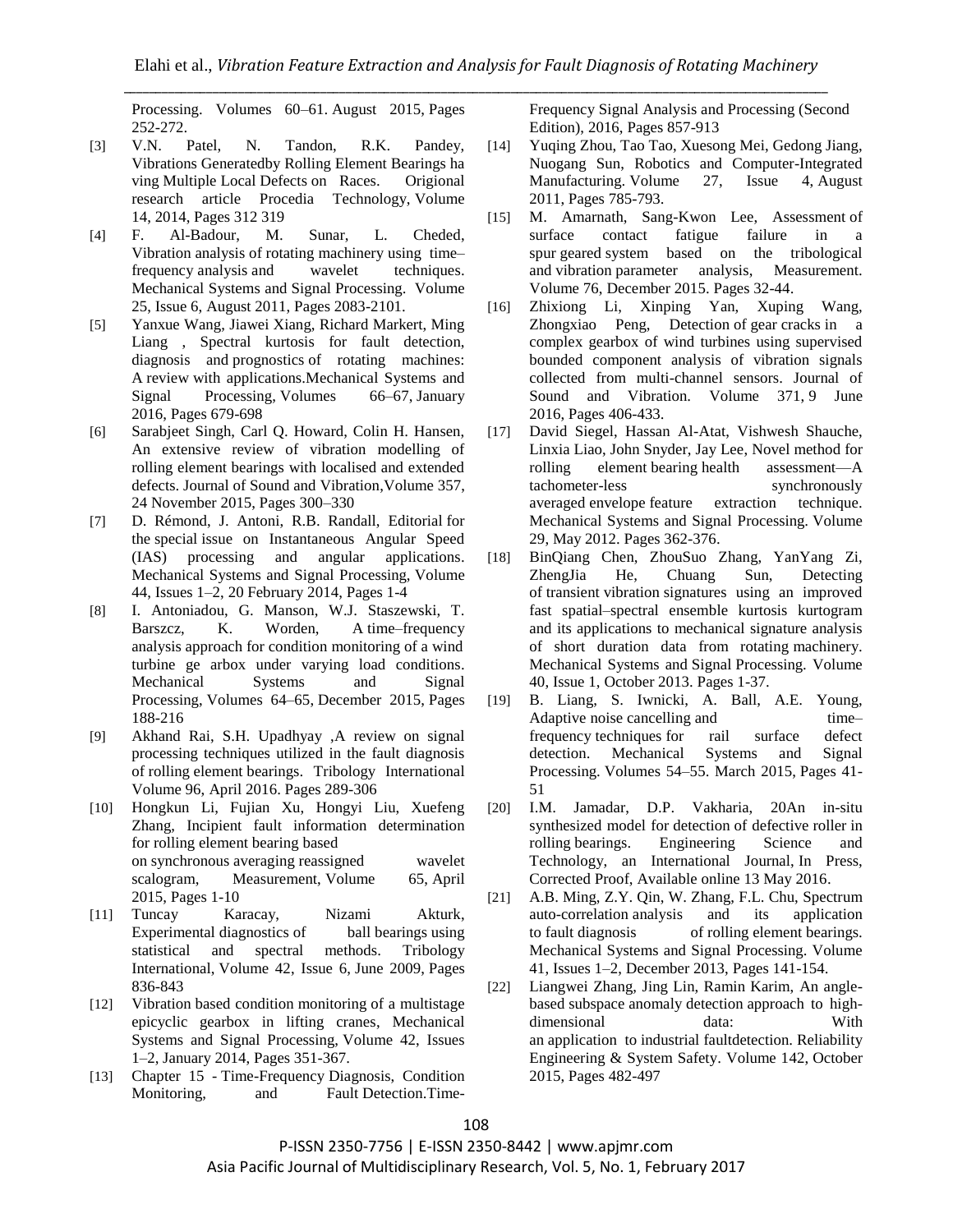- [23] Theodor D. Popescu, Blind [separation of vibration](http://www.sciencedirect.com/science/article/pii/S0307904X10000910)  [signals and source change detection –](http://www.sciencedirect.com/science/article/pii/S0307904X10000910) Application to [machine monitoring.](http://www.sciencedirect.com/science/article/pii/S0307904X10000910) Applied Mathematical Modelling. Volume 34, Issue 11, November 2010, Pages 3408-3421
- [24] Dongyang Dou, Shishuai Zhou, Comparison of four direct classification methods for intelligent fault diagnosis of rotating machinery. Applied Soft Computing. Volume 46, September 2016, Pages 459-468.
- [25] Wensheng Su, Fengtao Wang, Hong Zhu, Zhixin Zhang, Zhenggang Guo, [Rolling element](http://www.sciencedirect.com/science/article/pii/S0888327009003835) bearing faults [diagnosis](http://www.sciencedirect.com/science/article/pii/S0888327009003835) based on optimal Morlet wavelet [filter and autocorrelation](http://www.sciencedirect.com/science/article/pii/S0888327009003835)  [enhancement.](http://www.sciencedirect.com/science/article/pii/S0888327009003835) Mechanical Systems and Signal Processing. Volume 24, Issue 5, July 2010, Pages 1458-1472.
- [26] Vikas Sharma, Anand Parey, [A Review](http://www.sciencedirect.com/science/article/pii/S1877705816303484)  of Gear Fault Diagnosis [Using Various Condition](http://www.sciencedirect.com/science/article/pii/S1877705816303484)  [Indicators.](http://www.sciencedirect.com/science/article/pii/S1877705816303484) Procedia Engineering. Volume 144, 2016, Pages 253-263.
- [27] Wahyu Caesarendra, Buyung Kosasih, Anh Kiet Tieu, Hongtao Zhu, Craig A.S. Moodie, Qiang Zhu, [Acoustic emission-based condition monitoring](http://www.sciencedirect.com/science/article/pii/S088832701500480X)  [methods: Review and application for low speed](http://www.sciencedirect.com/science/article/pii/S088832701500480X)  slew [bearing.](http://www.sciencedirect.com/science/article/pii/S088832701500480X) Mechanical Systems and Signal Processing. Volumes 72-73, May 2016, Pages 134-159.
- [28] Akhand Rai, S.H. Upadhyay, A review [on signal](http://www.sciencedirect.com/science/article/pii/S0301679X15006052)  processing techniques [utilized in the fault diagnosis](http://www.sciencedirect.com/science/article/pii/S0301679X15006052)  of rolling element [bearings.](http://www.sciencedirect.com/science/article/pii/S0301679X15006052) Tribology International. Volume 96, April 2016, Pages 289-306.
- [29] Xiyang Wang, Viliam Makis, Ming Yang, [A wavelet](http://www.sciencedirect.com/science/article/pii/S0022460X09009225)  [approach to fault diagnosis of a](http://www.sciencedirect.com/science/article/pii/S0022460X09009225)  gearbox under varying load [conditions.](http://www.sciencedirect.com/science/article/pii/S0022460X09009225) Journal of Sound and Vibration. Volume 329, Issue 9, 26 April 2010, Pages 1570-1585.
- [30] Akhand Rai, S.H. Upadhyay, [A review on signal](http://www.sciencedirect.com/science/article/pii/S0301679X15006052)  processing techniques utilized in the fault diagnosis [of rolling element](http://www.sciencedirect.com/science/article/pii/S0301679X15006052) bearings. Tribology International. Volume 96, April 2016, Pages 289- 306.
- [31] Idriss El-Thalji, Erkki Jantune, [A summary of fault](http://www.sciencedirect.com/science/article/pii/S0888327015000813)  [modelling and predictive health](http://www.sciencedirect.com/science/article/pii/S0888327015000813) monitoring of rolling element [bearings.](http://www.sciencedirect.com/science/article/pii/S0888327015000813) Mechanical Systems and Signal Processing. Volumes 60–61, August 2015, Pages 252-272.
- [32] Shen Guoji, Stephen McLaughlin, Xu Yongcheng, Paul White, [Theoretical and experimental analysis of](http://www.sciencedirect.com/science/article/pii/S0888327013004342)  [bispectrum of vibration signals](http://www.sciencedirect.com/science/article/pii/S0888327013004342)  for fault [diagnosis](http://www.sciencedirect.com/science/article/pii/S0888327013004342) of gears. Mechanical Systems and Signal Processing. Volume 43, Issues 1–2, 3 February 2014, Pages 76-89.
- [33] Astrid Rother, Mohieddine Jelali, Dirk Söffker, [A](http://www.sciencedirect.com/science/article/pii/S0959152415001791)  [brief review and a first application of](http://www.sciencedirect.com/science/article/pii/S0959152415001791) time[frequency-based](http://www.sciencedirect.com/science/article/pii/S0959152415001791) analysis methods for monitoring of

[strip rolling mills.](http://www.sciencedirect.com/science/article/pii/S0959152415001791) Journal of Process Control. Volume 35, November 2015, pp. 65-79.

- [34] Astrid Rother, Mohieddine Jelali, Dirk Söffker, [A](http://www.sciencedirect.com/science/article/pii/S0959152415001791)  [brief review and a first application of](http://www.sciencedirect.com/science/article/pii/S0959152415001791) time[frequency-based](http://www.sciencedirect.com/science/article/pii/S0959152415001791) analysis methods for monitoring of [strip rolling mills.](http://www.sciencedirect.com/science/article/pii/S0959152415001791) Journal of Process Control. Volume 35, November 2015, Pages 65-79.
- [35] Chao Mao, Yu Jiang, Dezhi Wang, Xun Chen, Junyong Tao, [Modeling and](http://www.sciencedirect.com/science/article/pii/S0888327014001344) simulation of nonstationary vehicle vibration signals [based on Hilbert](http://www.sciencedirect.com/science/article/pii/S0888327014001344)  [spectrum.](http://www.sciencedirect.com/science/article/pii/S0888327014001344) Mechanical Systems and Signal Processing. Volumes 50–51, January 2015, Pages 56-69.
- [36] Martin W. Trethewey, Joshua C. Friell, M. Jeya Chandra, Mitchell S. Lebold, A [spectral simulation](http://www.sciencedirect.com/science/article/pii/S0022460X07006785)  [approach to evaluate probabilistic measurement](http://www.sciencedirect.com/science/article/pii/S0022460X07006785)  [precision](http://www.sciencedirect.com/science/article/pii/S0022460X07006785)  of a reactor coolant pump [torsionalvibration](http://www.sciencedirect.com/science/article/pii/S0022460X07006785) shaft crack [monitoring](http://www.sciencedirect.com/science/article/pii/S0022460X07006785) system. Journal of Sound

and Vibration. Volume 310, Issues 4–5, 4 March 2008, Pages 1036-1056.

- [37] Chongqing Hu, Wade A. Smith, Robert B. Randall, Zhongxiao Peng, [Development of](http://www.sciencedirect.com/science/article/pii/S0888327016000200)  a gear vibration [indicator and its application](http://www.sciencedirect.com/science/article/pii/S0888327016000200)  in gear [wear monitoring.](http://www.sciencedirect.com/science/article/pii/S0888327016000200) Mechanical Systems and Signal Processing. Volumes 76–77, August 2016, Pages 319-336.
- [38] Xiaofeng Liu, Lin Bo, Honglin Luo, [Smoothing](http://www.sciencedirect.com/science/article/pii/S0022460X16000419)  localized directional [cyclic autocorrelation and](http://www.sciencedirect.com/science/article/pii/S0022460X16000419)  [application in oil-film instability](http://www.sciencedirect.com/science/article/pii/S0022460X16000419) analysis. Journal of Sound and Vibration. Volume 368, 28 April 2016, Pages 191-201
- [39] Dongyang Dou, Shishuai Zhou, [Comparison of four](http://www.sciencedirect.com/science/article/pii/S1568494616302162)  [direct classification methods for](http://www.sciencedirect.com/science/article/pii/S1568494616302162)  intelligent fault [diagnosis of](http://www.sciencedirect.com/science/article/pii/S1568494616302162) rotating machinery. Applied Soft Computing. Volume 46, September 2016, Pages 459-468.
- [40] [Ljubiša Stanković, Miloš Daković, Thayananthan](http://www.sciencedirect.com/science/article/pii/B9780124115972000035)  [Thayaparan, Non-Stationary Signal Analysis Time-](http://www.sciencedirect.com/science/article/pii/B9780124115972000035)[Frequency Approach.](http://www.sciencedirect.com/science/article/pii/B9780124115972000035) Academic Press Library in Signal Processing. Volume 3, 2014, Pages 27-142[.](http://www.sciencedirect.com/science/article/pii/B9781855739369500151)
- [41] [Z. Su, L. Ye, Modelling structural](http://www.sciencedirect.com/science/article/pii/B9781855739369500151) damage using [elastic wave-based techniques.](http://www.sciencedirect.com/science/article/pii/B9781855739369500151) Multi-Scale Modelling of Composite Material Systems, 2005, Pages 430-468.
- [42] Akhand Rai, S.H. Upadhyay, A [review](http://www.sciencedirect.com/science/article/pii/S0301679X15006052)  on signal [processing techniques utilized in the fault](http://www.sciencedirect.com/science/article/pii/S0301679X15006052)  [diagnosis of rolling element](http://www.sciencedirect.com/science/article/pii/S0301679X15006052) bearings. Tribology International. Volume 96, April 2016, Pages 289-306
- [43] Yi Wang, Guanghua Xu, Lin Liang, Kuosheng Jiang, [Detection of weak transient signals based](http://www.sciencedirect.com/science/article/pii/S0888327014003446)  on wavelet packet [transform and manifold](http://www.sciencedirect.com/science/article/pii/S0888327014003446) learning for rolling element [bearingfault](http://www.sciencedirect.com/science/article/pii/S0888327014003446) diagnosis. Mechanical Systems and Signal
	- Processing. Volumes 54–55, March 2015, Pages 259-276.

P-ISSN 2350-7756 | E-ISSN 2350-8442 | www.apjmr.com Asia Pacific Journal of Multidisciplinary Research, Vol. 5, No. 1, February 2017